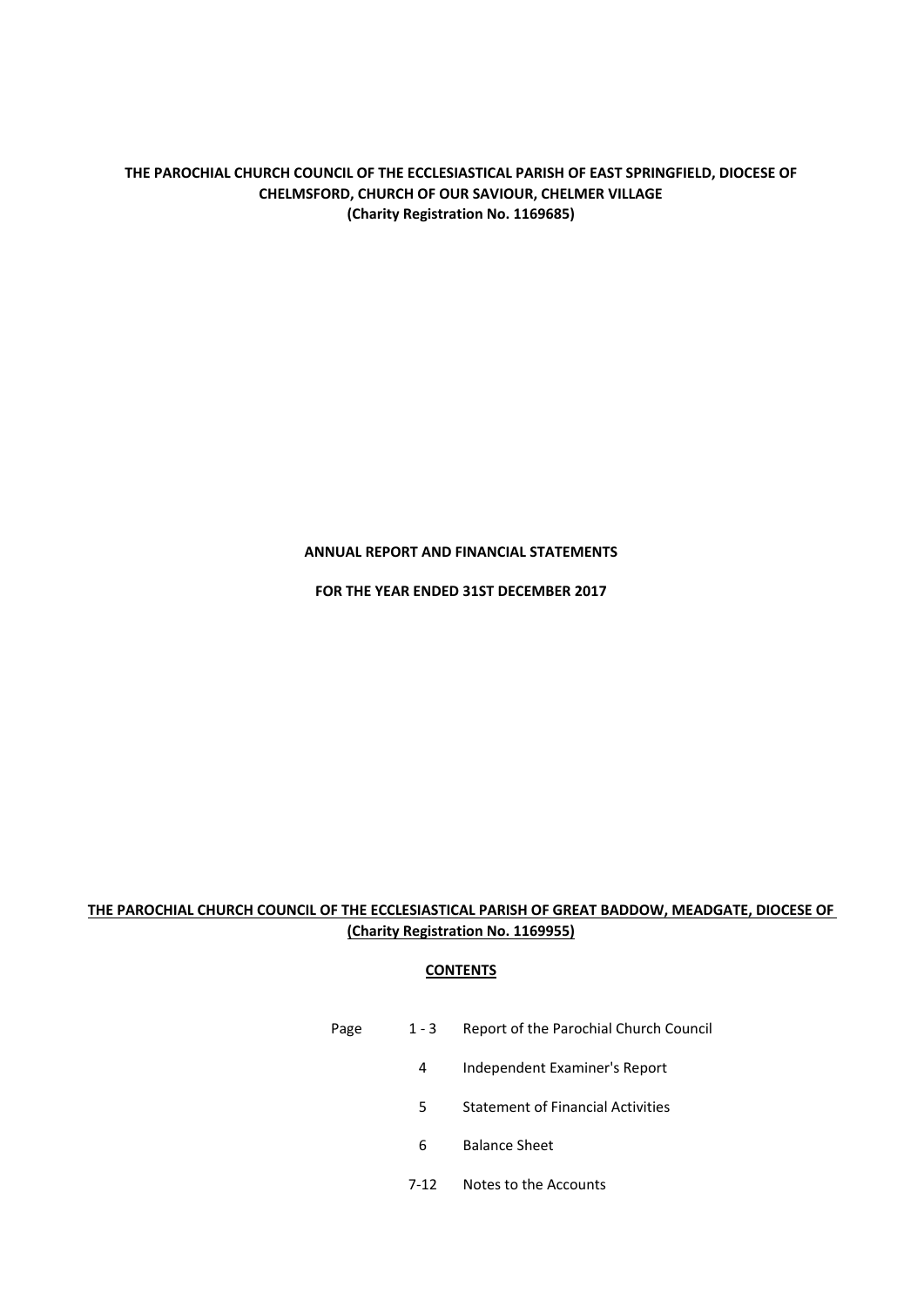### **ANNUAL REPORT OF THE PAROCHIAL CHURCH COUNCIL**

### **FOR THE YEAR ENDED 31ST DECEMBER 2017**

# **REFERENCE AND ADMINISTRATIVE DETAILS**

Church of Our Saviour became a registered charity on 14 October 2016 having adopted its constitution on 22 May 2016

| <b>Charity Number:</b> | 1169685                                                                                                              |
|------------------------|----------------------------------------------------------------------------------------------------------------------|
| Principal Office:      |                                                                                                                      |
| Independent Examiner   | David Belbin<br><b>Clemence Hoar Cummings LLP</b><br><b>Riverside House</b><br>1-5 Como Street<br>Romford<br>RM7 7DN |
| <b>Bankers</b>         | <b>HSBC Bank plc</b><br>99 High Street<br>Chelmsford<br>CM1 1EQ                                                      |
|                        | PCC members who have served from 1st January 2017 until the date of this report was approved are                     |
| Incumbent:             | Revd. Ann Mackenzie                                                                                                  |
| Curate                 | Revd. Mandy Hewson                                                                                                   |
| <b>Elected Members</b> |                                                                                                                      |

# **STRUCTURE, GOVERNANCE AND MANAGEMENT**

The church is governed by the Parochial Church Council Powers Measure (1956) as amended and by church representation rules. The church is a charity, registered with the Charity Commission.

The method of appointment of PCC members is set out in Church Representation Rules. All Church attendees are encouraged to register on the Electoral Roll and stand for election to the PCC.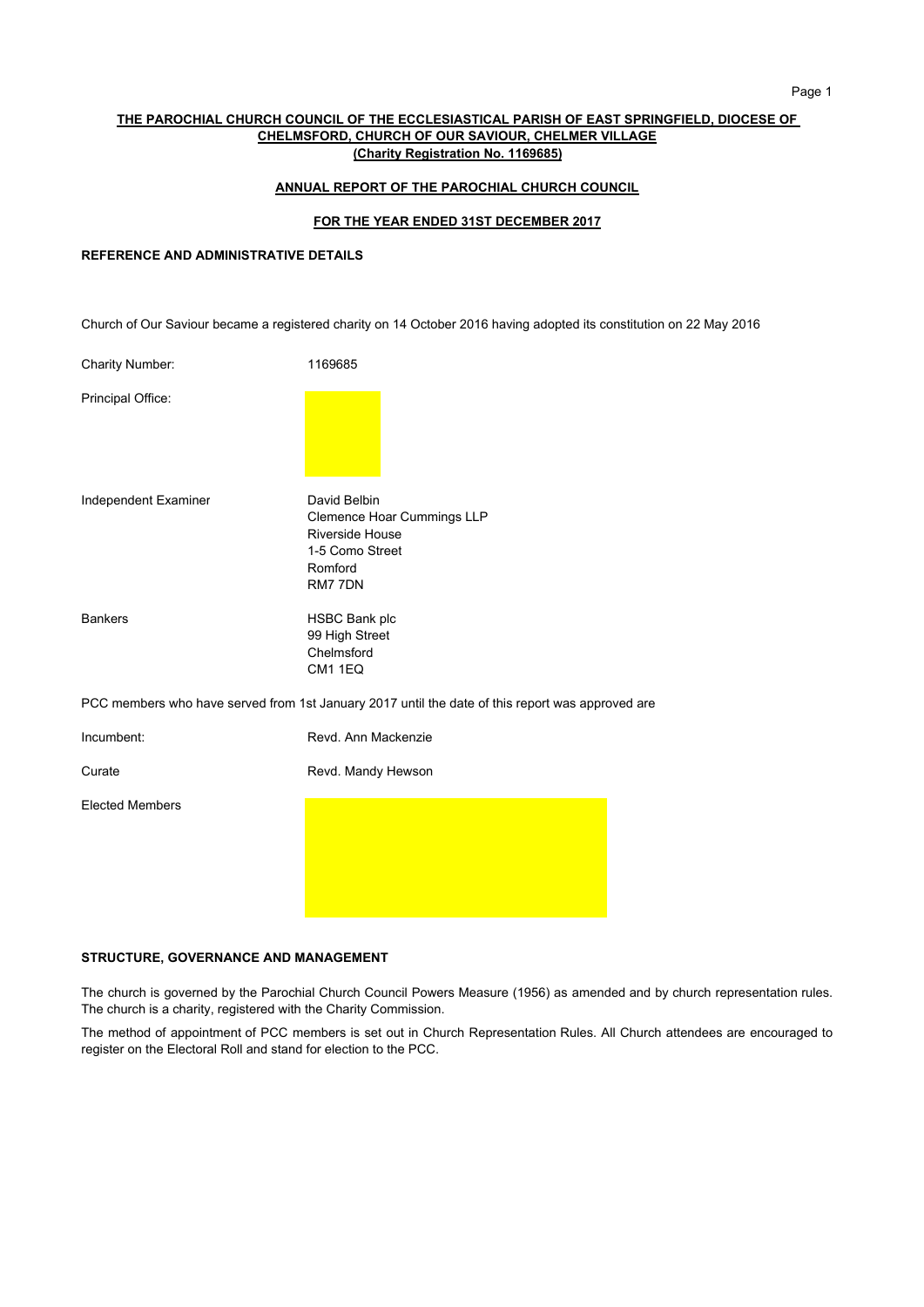### Page 2

# **THE PAROCHIAL CHURCH COUNCIL OF THE ECCLESIASTICAL PARISH OF EAST SPRINGFIELD, DIOCESE OF CHELMSFORD, CHURCH OF OUR SAVIOUR, CHELMER VILLAGE (Charity Registration No. 1169685)**

# **ANNUAL REPORT OF THE PAROCHIAL CHURCH COUNCIL**

# **FOR THE YEAR ENDED 31ST DECEMBER 2017**

**OBJECTIVES AND ACTIVITIES**

Background information

**Mission statement** Aiming to be like Jesus.

## **ACHIEVEMENTS, PERFORMANCE AND BACKGROUND INFORMATION**

Church attendance

Review of church council and church meeting business during the year.

**FINANCIAL REVIEW**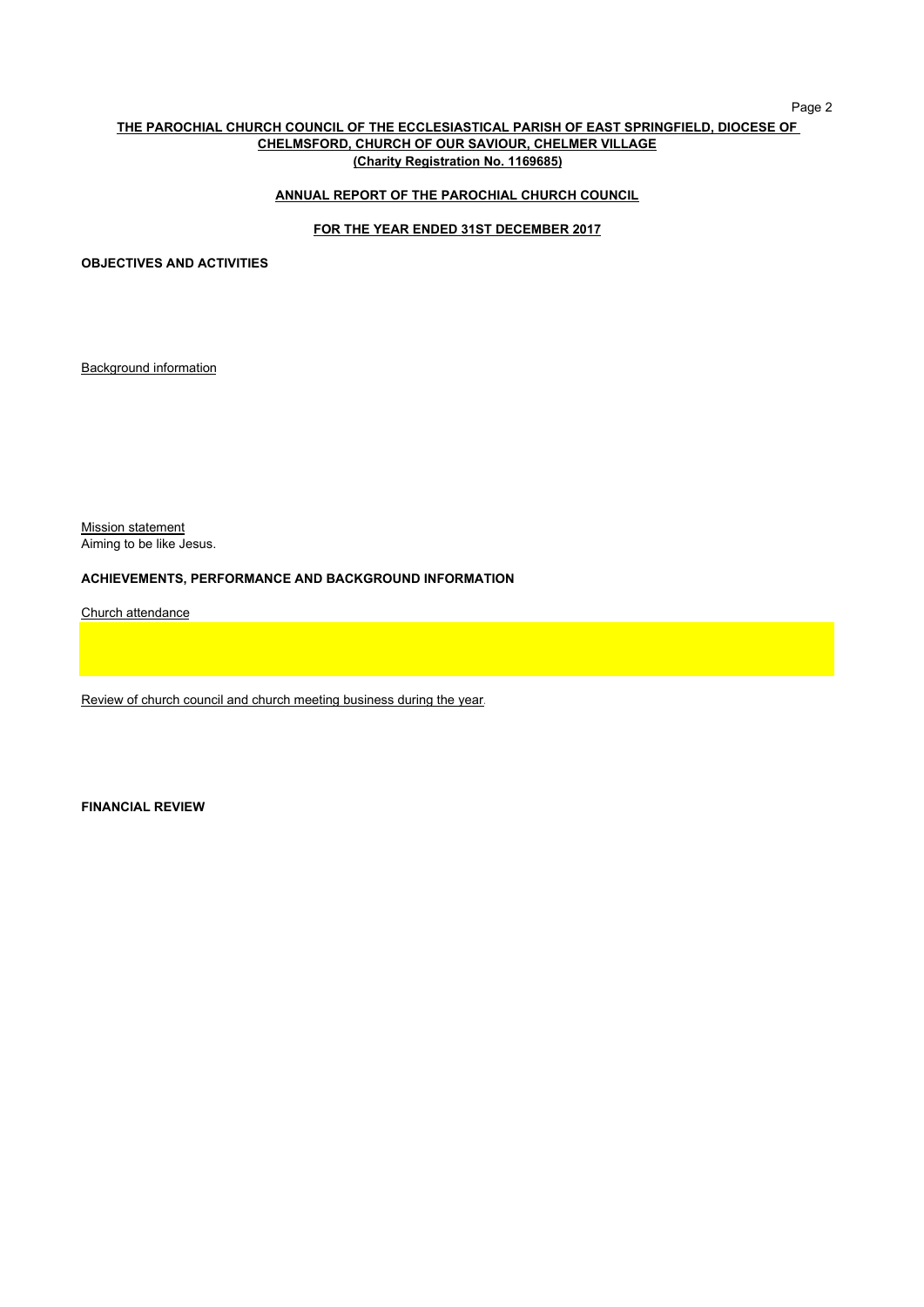### Page 3

### **THE PAROCHIAL CHURCH COUNCIL OF THE ECCLESIASTICAL PARISH OF EAST SPRINGFIELD, DIOCESE OF CHELMSFORD, CHURCH OF OUR SAVIOUR, CHELMER VILLAGE (Charity Registration No. 1169685)**

# **ANNUAL REPORT OF THE PAROCHIAL CHURCH COUNCIL**

## **FOR THE YEAR ENDED 31ST DECEMBER 2016**

### **RESERVES POLICY**

# **RESPONSIBILITIES OF THE PCC**

The Members of the PCC are responsible for the preparation of a Statement of Financial Activities and Balance Sheet for each

In preparing the Statement of Financial Activities and Balance Sheet we are required to

- $\bullet$ Select suitable Accounting Policies and then apply them consistently
- $\bullet$ Make judgements and estimates that are reasonable and prudent
- $\bullet$ to any material departure disclosed and explained in the accounts.

Our responsibilities as members of the PCC include keeping proper accounting records which disclose with reasonable accuracy at

# address

……………………………………. Revd. Ann Mackenzie

……………….. 2017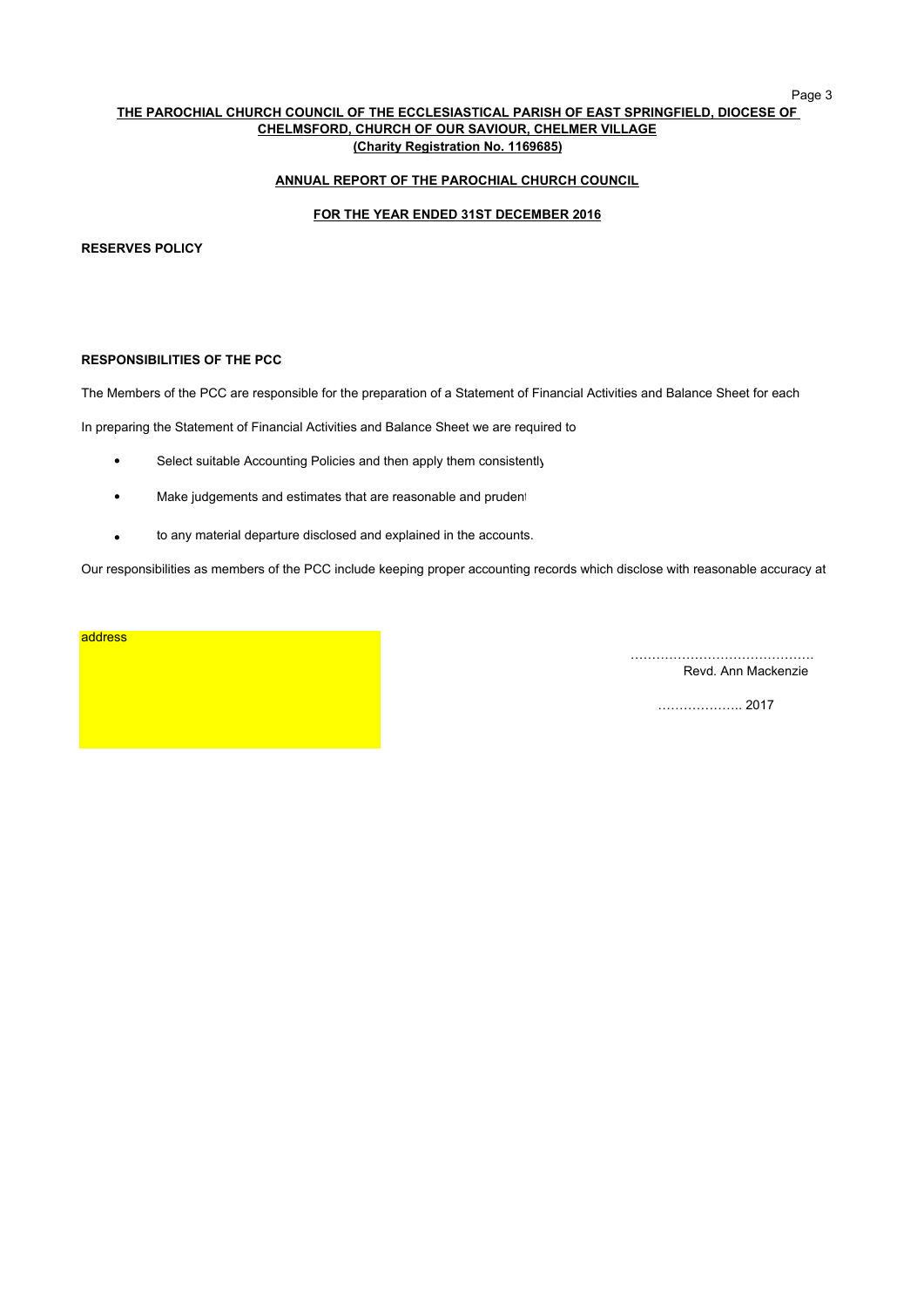### **INDEPENDENT EXAMINER'S REPORT THE PAROCHIAL CHURCH COUNCIL OF THE ECCLESIASTICAL PARISH OF EAST SPRINGFIELD, DIOCESE OF CHELMSFORD, CHURCH OF OUR SAVIOUR, CHELMER VILLAGE TO THE**

(Charity Registration No. 1169685)

This report on the Accounts of the PCC for the year ended 31 December 2017, which are set out on pages 1 to 11 inclusive, is in respect of an examination carried out in accordance with the Church Accounting Regulations 2006 and Section 145 of the Charities Act 2011.

### Respective responsibilities of Trustees and Examiner

As members of the PCC you are responsible for the preparation of the Accounts; you consider that the audit requirement of Regulation 3(3) of the Church Accounting Regulations 2006 and Section 144(2) of the Charities Act 2011 (the Act) does not apply. It is my responsibility to issue this report on those Accounts in accordance with the terms of the Church Accounting Regulations 2006 and the Charities (Accounts and Reports) Regulations 2008.

### Basis of Independent Examiner's Report

My examination was carried out in accordance with the General Directions given by the Charity Commission under Section 145(5)(b) of the Act and to be found in the guidance from the CBF. That examination includes a review of the accounting records kept by the PCC and a comparison of the Accounts with those records. It also includes considering any unusual items or disclosures in the Accounts and seeking explanations from you as Trustees concerning any such matters. The procedures undertaken do not provide all the evidence that would be required in an audit, and consequently I do not express an audit opinion on the view given by the Accounts.

### Independent Examiner's Statement

In accordance with my examination, no matter has come to my attention which gives me reasonable cause to believe that, in any material respect, the requirements

- to keep accounting records in accordance with Section 130 of the 2011 Act: and
- -<br>contained in the Church Accounting Regulations 2006 to prepare Accounts which accord with the accounting records and to comply with the requirements of the Act, as also

have not been met, or to which, in my opinion, attention should be drawn in order to enable a proper understanding of the Accounts to be reached.

RM7 7DN

Riverside House David Belbin 1-5 Como Street Independent Examiner Romford Clemence Hoar Cummings LLP Essex **Chartered Accountants Example 20** and 20 and 20 and 20 and 20 and 20 and 20 and 20 and 20 and 20 and 20 and 20 and 20 and 20 and 20 and 20 and 20 and 20 and 20 and 20 and 20 and 20 and 20 and 20 and 20 and 20 and

………………………….2018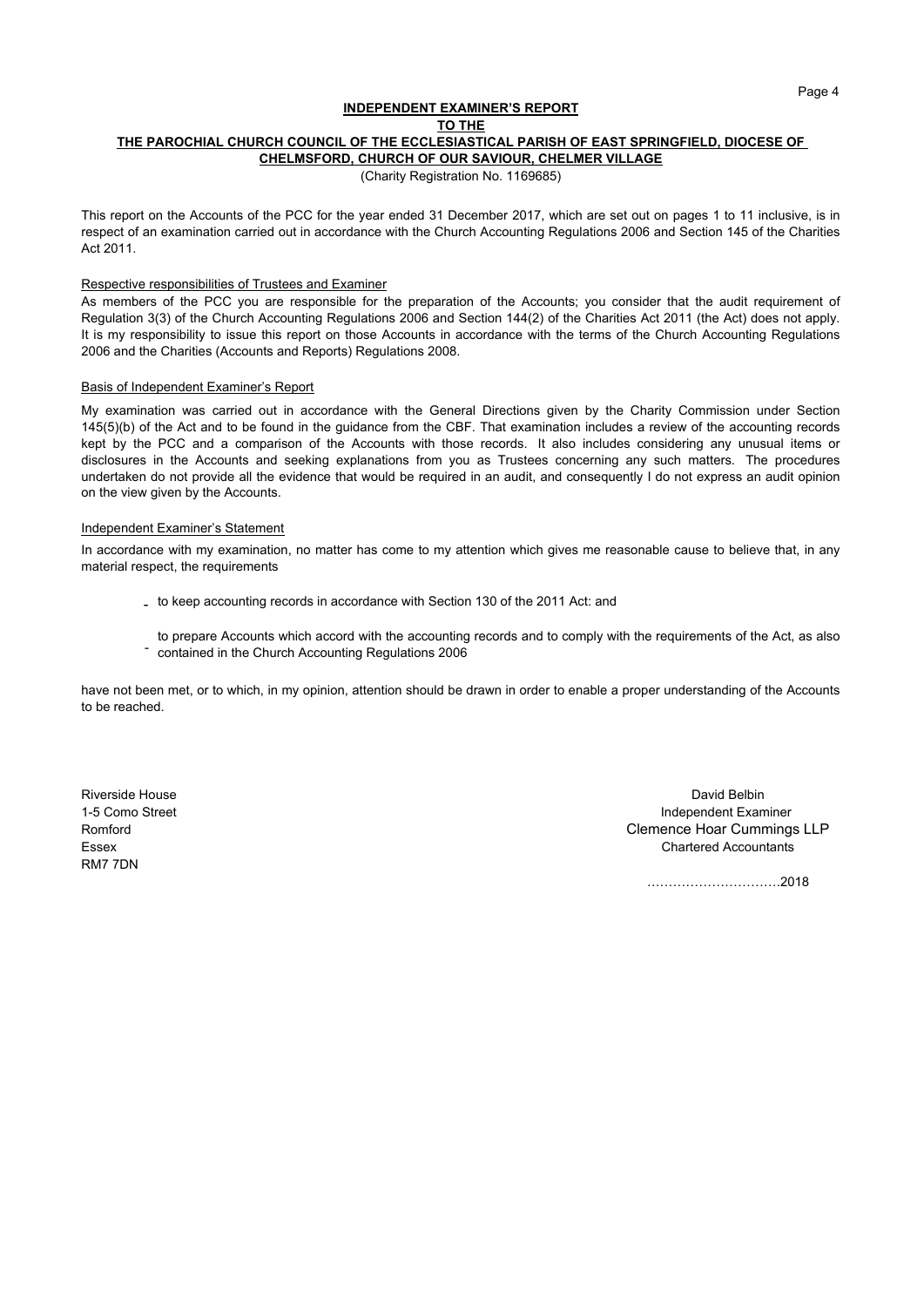# **STATEMENT OF FINANCIAL ACTIVITIES for the year ended 31st December 2017**

|                                                                 |                | <b>Unrestricted</b><br><b>Funds</b> | <b>Restricted</b><br><b>Funds</b> | <b>TOTAL FUNDS</b> |         |
|-----------------------------------------------------------------|----------------|-------------------------------------|-----------------------------------|--------------------|---------|
|                                                                 | notes          |                                     |                                   | 2017               | 2016    |
| <b>INCOME AND ENDOWMENTS</b>                                    |                | £                                   | £                                 | £                  | £       |
| Voluntary Income                                                | 2a             | 55,919                              | 106,867                           | 162,786            | 85,353  |
| <b>Activities for Generating Funds</b>                          | 2 <sub>b</sub> | 21,321                              | 1,317                             | 22,638             | 24,368  |
| Investment Income<br>Increase in Value of Fixed Asset           | 2 <sub>c</sub> | 3                                   | 134                               | 137                | 679     |
| Investments                                                     |                |                                     | 957                               | 957                | 822     |
| Income from Church Activities<br>Other Income                   | 2d<br>2e       | 4,094                               | 693                               | 4,787              | 4,397   |
| <b>TOTAL INCOME</b>                                             |                | 81,337                              | 109,968                           | 191,305            | 115,619 |
| <b>EXPENDITURE</b>                                              |                |                                     |                                   |                    |         |
| <b>Church Activities</b><br><b>Church Extension Build Costs</b> | За             | 80,325                              | 22,732                            | 103,057            | 89,076  |
| <b>TOTAL EXPENDITURE</b>                                        |                | 80,325                              | 22,732                            | 103,057            | 89,076  |
| NET INCOME/ (EXPENDITURE)                                       |                | 1,012                               | 87,236                            | 88,248             | 26,543  |
| <b>Bought Forward</b>                                           |                | 31,317                              | 124,818                           | 156,135            | 129,592 |
| <b>BALANCES AT 31 DECEMBER 2017</b>                             |                | 32,329                              | 212,054                           | 244,383            | 156,135 |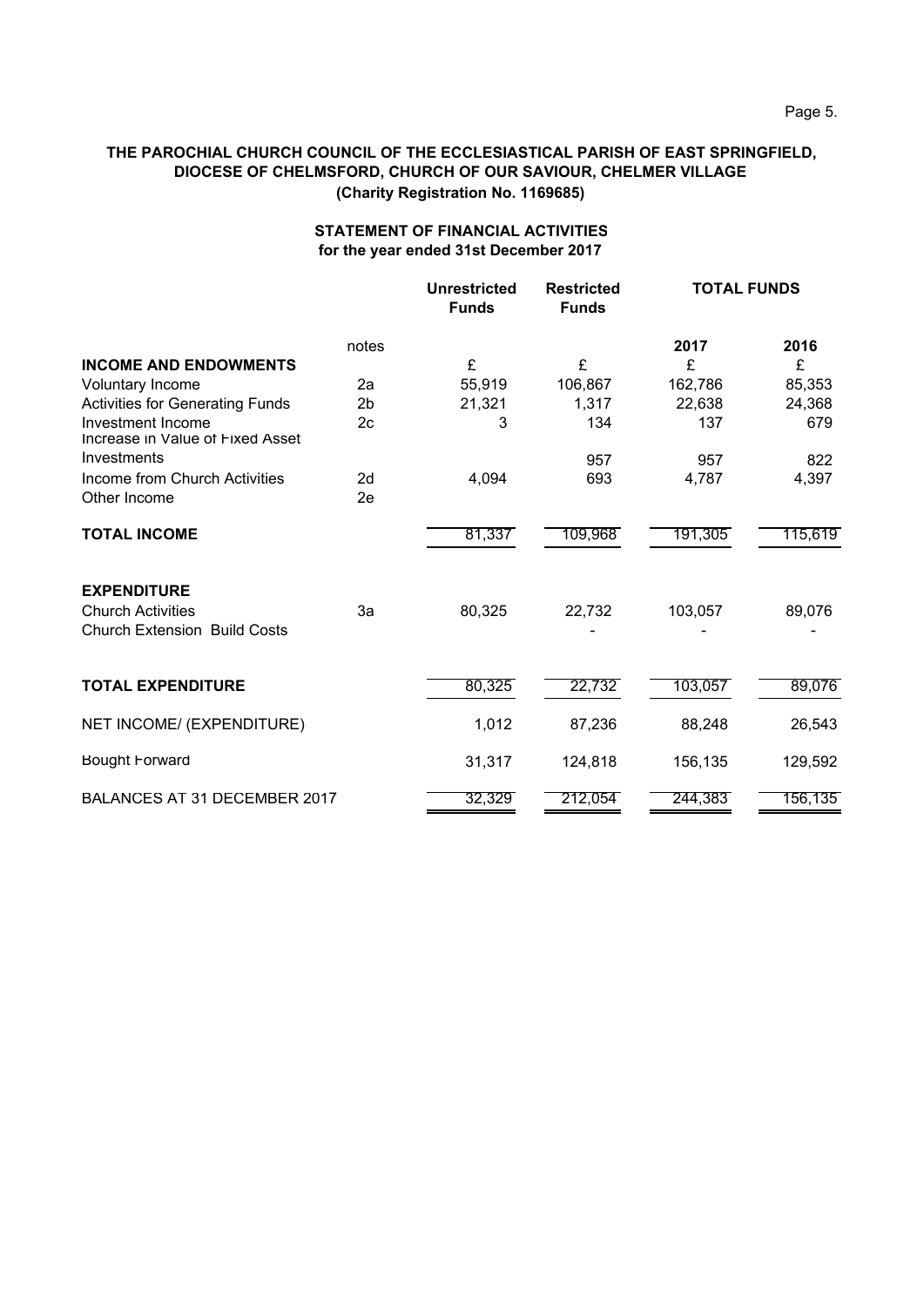# **THE PAROCHIAL CHURCH COUNCIL OF THE ECCLESIASTICAL PARISH OF EAST SPRINGFIELD, DIOCESE OF CHELMSFORD, CHURCH OF OUR SAVIOUR, CHELMER VILLAGE**

(Charity Registration No. 1169685)

|                                   |       | <b>Unrestricted</b><br><b>Funds</b> | <b>Restricted</b><br><b>Funds</b> | <b>TOTAL FUNDS</b> |         |
|-----------------------------------|-------|-------------------------------------|-----------------------------------|--------------------|---------|
|                                   | notes |                                     |                                   | 2017               | 2016    |
|                                   |       | £                                   | £                                 | £                  | £       |
| <b>FIXED ASSETS</b>               |       |                                     |                                   |                    |         |
| <b>Tangible Assets</b>            | 4     | 13,771                              | 34,558                            | 48,329             | 14,781  |
| <b>Investment Assets</b>          | 5     | 506                                 | 14,652                            | 15,158             | 14,201  |
| <b>CURRENT ASSETS</b>             |       |                                     |                                   |                    |         |
| <b>Debtors</b>                    | 6     | 7,492                               | 1,103                             | 8,595              | 32,271  |
| Cash at Bank and in hand          |       | 20,662                              | 161,741                           | 182,403            | 102,540 |
|                                   |       | 28,154                              | 162,844                           | 190,998            | 134,811 |
| <b>CREDITORS</b>                  |       |                                     |                                   |                    |         |
| falling due within one yea        | 7     | 10,102                              |                                   | 10,102             | 7,659   |
| <b>NET ASSETS / (LIABILITIES)</b> |       | 32,329                              | 212,054                           | 244,383            | 156,134 |
|                                   |       |                                     |                                   |                    |         |
| <b>FUNDS</b>                      |       |                                     |                                   |                    |         |
| Unrestricted                      | 9     | 32,329                              |                                   | 32,329             | 31,317  |
| Restricted                        | 8     |                                     | 212,053                           | 212,053            | 124,817 |
| <b>TOTAL FUNDS</b>                |       | 32,329                              | 212,053                           | 244,382            | 156,134 |

# **BALANCE SHEET 31ST DECEMBER 2016**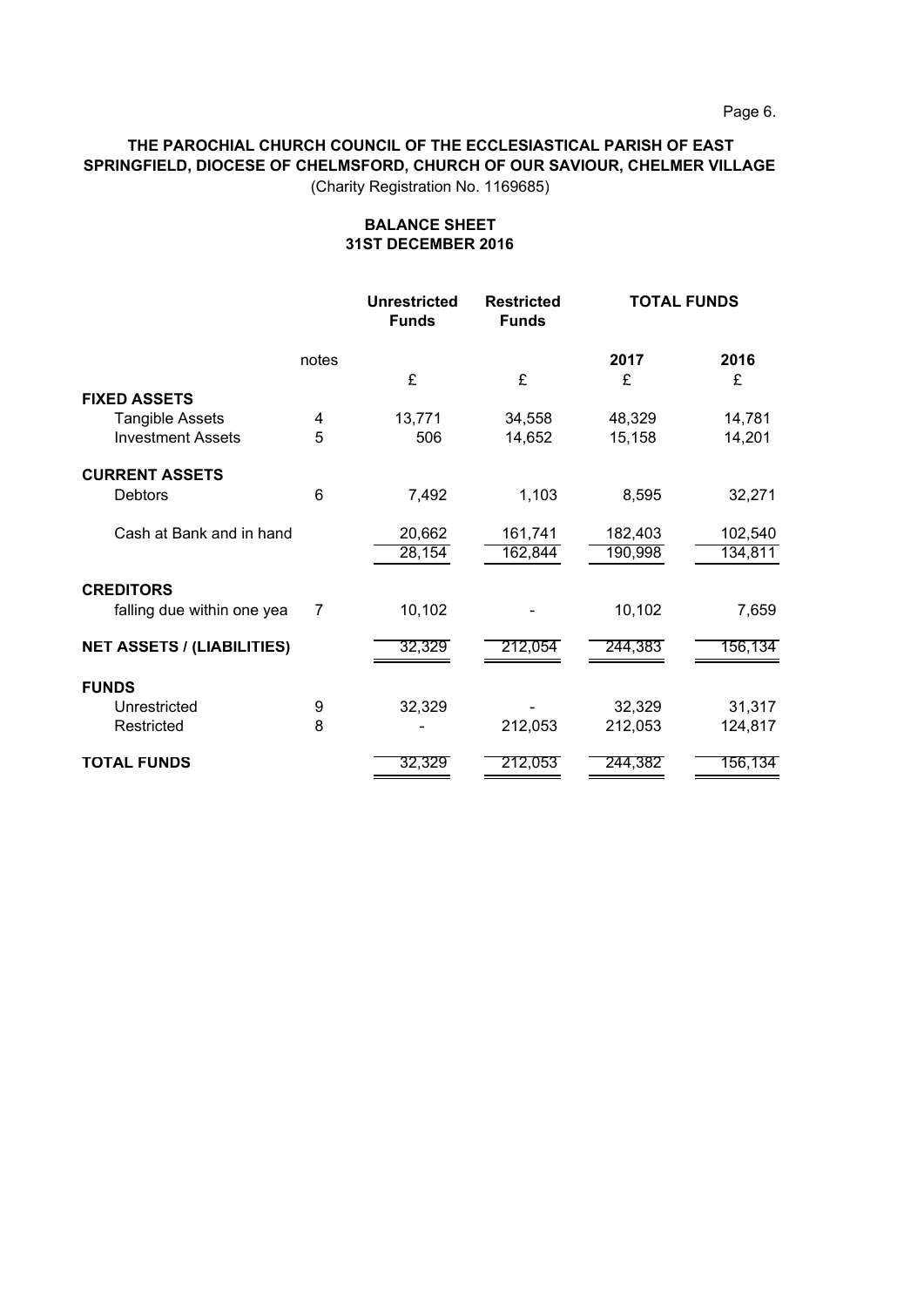### **(Charity Registration No. 1169685) HIAL CHURCH COUNCIL OF THE ECCLESIASTICAL PARISH OF EAST SPRINGFIELD, DIOCESE OF CHELMSFORD, CHURCH OF OUR SAVIOUR, CHELM**

### **NOTES TO THE FINANCIAL STATEMENTS**

### **FOR THE YEAR ENDED 31 DECEMBER 2016**

### **1. ACCOUNTING POLICIES**

### a) Basis of accounting

The financial statements have been prepared in accordance with Accounting and Reporting by Charities: Statement of Recommended Practice applicable to charities preparing their accounts in accordance with United Kingdom Genarally Accepted Accounting Practice (FRS 102), and the Charities Act 2011 .

### b) Funds

Restricted funds represent donations or fundraising income invited by the PCC for a specific object. The funds may only be expended on the specific object for which they were given. Any balance remaining unspent at the end of each year must be carried forward as a balance on that fund.

Where funds received have been restricted for the purchase of fixed assets, the value of the specific object is transferred at the purchase date from the restricted fund to the general fund in the Statement of Financial Activities.

General Funds represent funds of the church council that are not subject to any restrictions regarding their use and are available for application on the general purposes of the Church. Funds designated by the Church Council for a particular purpose are also unrestricted.

### c) Income and Endowments

All income and endowments are included in the statement of financial activities when the Church is entitled to the income and the amount can be quantified with reasonable accuracy. The following specific policies are applied to particular categories of income:

- <sup>.</sup> Collections and planned giving receivable under covenant are recognised when received on behalf of the Church Council.
- ꞏ Tax refunds are recognised when the incoming resource to which they relate is received.
- Funds raised from outreach activities and similar events are accounted for gross.
- <sup>.</sup> Grants and legacies to the Church Council are accounted for as soon as the Church Council is notified of its legal entitlement and the amount due. Grant income is matched to the period to which it relates.
- Rental income from the letting of church premises is recognised when the rental is due.
- ꞏ Trading income is recognised when the goods have been sold.
- ꞏ Interest is recognised when received.

# d) Expenditure

Expenditure is recognised on an accruals basis as a liability is incurred. Expenditure includes any VAT which is reported as part of the expenditure to which it relates:

- <sup>.</sup> Costs of generating funds comprise the costs associated with attracting voluntary income and the costs of running fundraising events.
- <sup>.</sup> Church activities expenditure comprises those costs incurred by the charity in the delivery of its activities and services for its beneficiaries. It includes both costs that can be allocated directly to such activities and those costs of an indirect nature necessary to support them.
- ꞏ The costs of governance which include those costs associated with meeting the constitutional and statutory requirements of the charity and include the Independent Examination fees and costs linked to the strategic management of the charity are included as support costs for our charitable activities.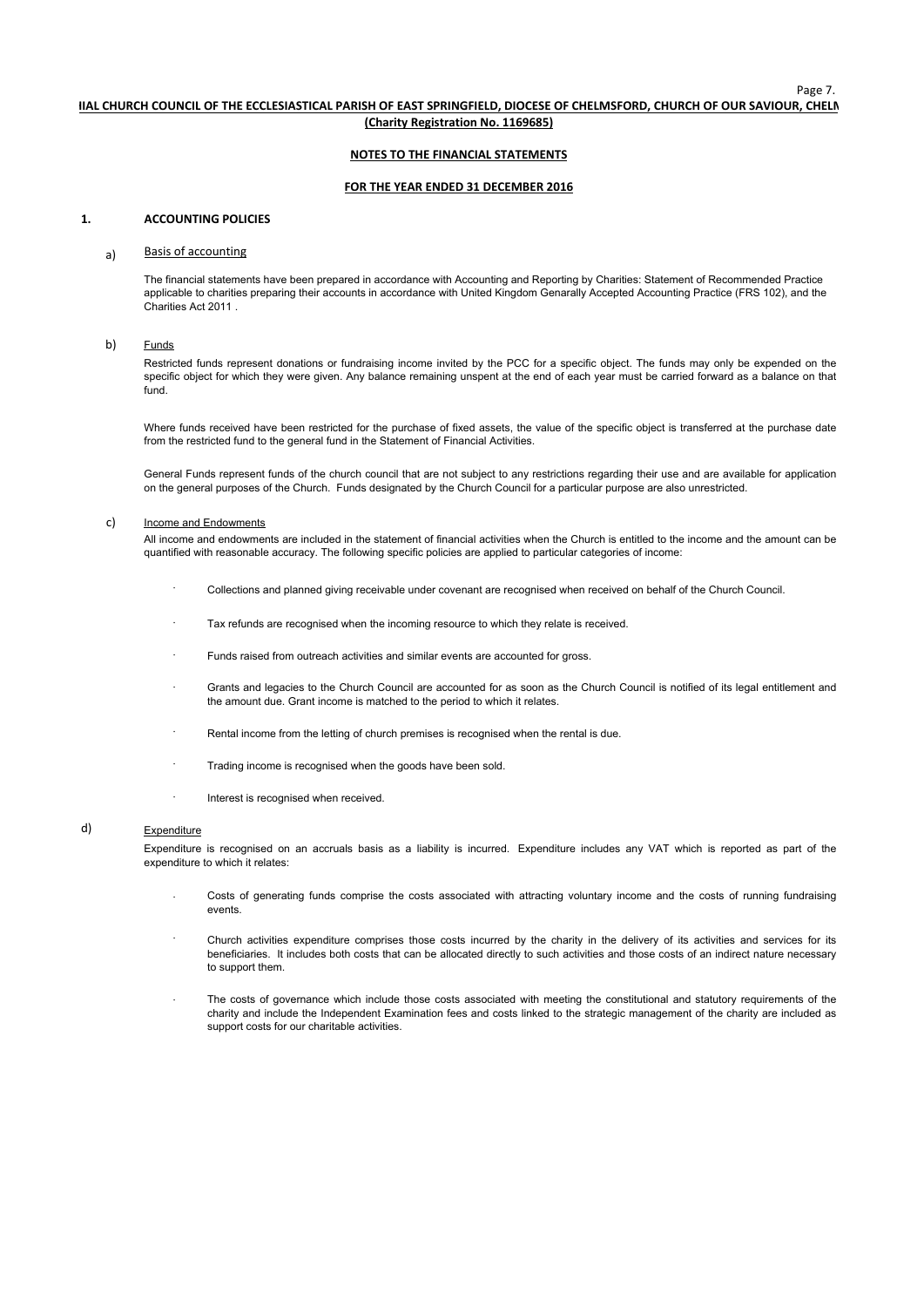# **Notes to the Financial Statements for the year ended 31 December 2016**

|                |                                                                                                                       | <b>UNRESTRICTED RESTRICTED</b>     |                                               |                                                | <b>TOTAL FUNDS</b>                 |
|----------------|-----------------------------------------------------------------------------------------------------------------------|------------------------------------|-----------------------------------------------|------------------------------------------------|------------------------------------|
| <b>Note</b>    | <b>INCOME AND ENDOWMENTS</b>                                                                                          | General<br><b>Fund</b>             | <b>Building</b><br><b>Fund</b>                | 2017                                           | 2016                               |
|                |                                                                                                                       | £                                  | £                                             | £                                              | £                                  |
| 2a             | <b>Voluntary Income</b>                                                                                               |                                    |                                               |                                                |                                    |
|                | <b>Planned Giving</b><br><b>Open Plate Collections</b><br>Donations<br>Tax recoverable on above<br>Grants<br>Legacies | 34,050<br>5,538<br>4,792<br>11,539 | 25,390<br>12,339<br>12,638<br>9,500<br>47,000 | 59,440<br>17,877<br>17,430<br>21,039<br>47,000 | 63,727<br>4,732<br>2,644<br>14,250 |
|                |                                                                                                                       | 55,919                             | 106,867                                       | 162,786                                        | 85,353                             |
| 2b             | <b>Activities for Generating Funds</b><br><b>Fund Raising Events</b><br>Use of Church Hall<br>Use of Portacabin       | 14,998<br>6,323<br>21,321          | 1,317<br>1,317                                | 1,317<br>14,998<br>6,323<br>22,638             | 18,046<br>6,322<br>24,368          |
| 2 <sub>c</sub> | <b>Investment Income</b><br>Interest<br>Increase in Market Value of<br><b>Fixed Asset Investments</b>                 | 3                                  | 134<br>957                                    | 137<br>957                                     | 679<br>822                         |
| 2d             | <b>Income from Church Activities</b><br>Fees<br>Miscellaneous Income                                                  | 1,454<br>2,640<br>4,094            | 693<br>693                                    | 1,454<br>3,333<br>4,787                        | 2,554<br>1,843<br>4,397            |
|                | <b>TOTAL INCOME</b>                                                                                                   | 81,337                             | 109,968                                       | 191,305                                        | 115,619                            |
|                | <b>TOTAL EXPENDITURE</b>                                                                                              | 80,325<br>1,012                    | 22,732<br>87,236                              | 103,057<br>88,248                              | 89,076<br>26,543                   |
|                | <b>Brought Forward</b>                                                                                                | 31,317                             | 124,817                                       | 156,135                                        | 129,592                            |
|                | <b>Carried Forward</b>                                                                                                | 32,329                             | 212,053                                       | 244,383                                        | 156,135                            |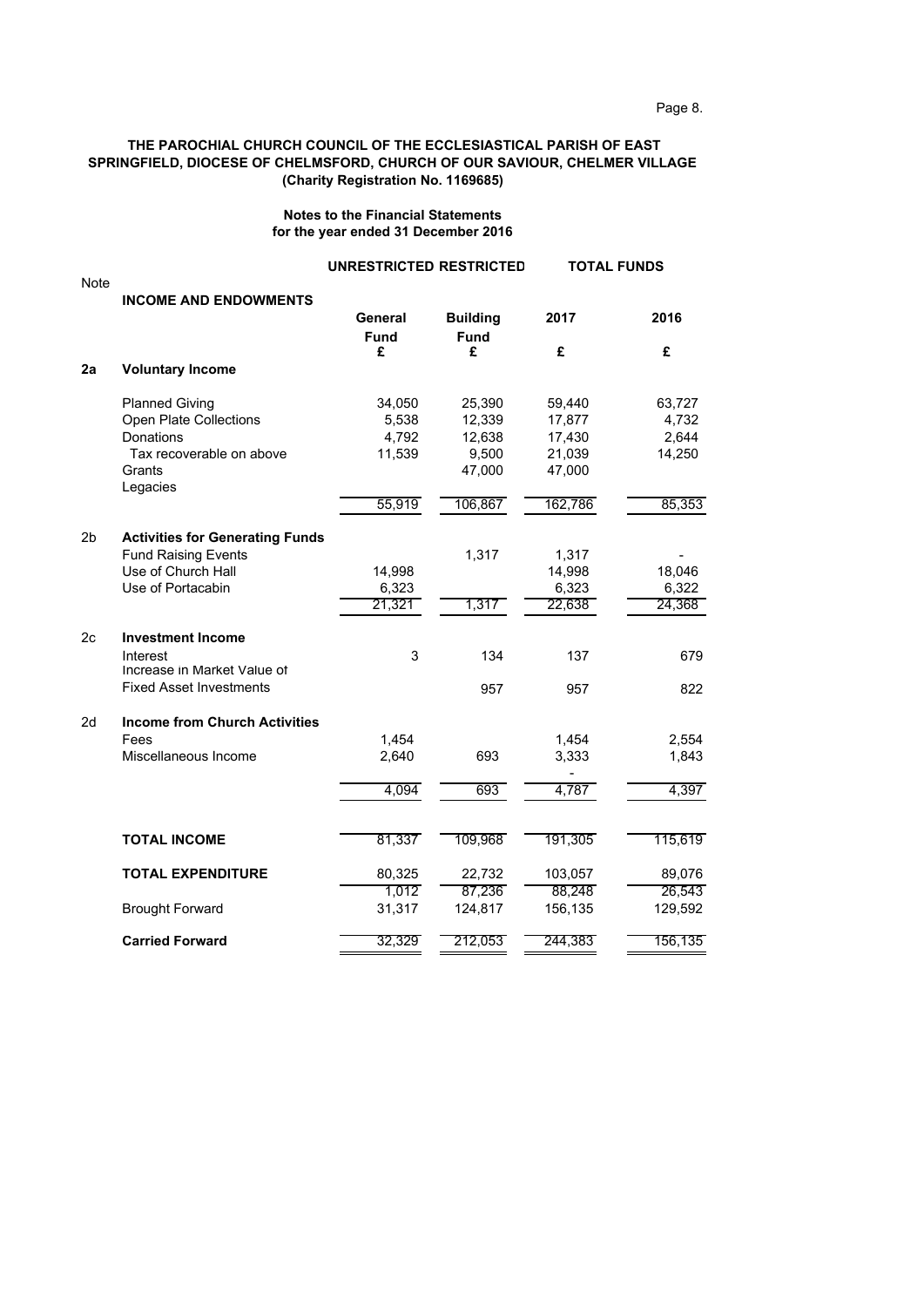# Page 9.

# **THE PAROCHIAL CHURCH COUNCIL OF THE ECCLESIASTICAL PARISH OF EAST SPRINGFIELD, DIOCESE OF CHELMSFORD, CHURCH OF OUR SAVIOUR, CHELMER VILLAGE (Charity Registration No. 1169685)**

# **Notes to the Financial Statements for the year ended 31 December 2016**

| Note |                                             | <b>UNRESTRICTED</b><br>General | <b>RESTRICTED</b><br><b>Building</b> | <b>TOTAL FUNDS</b> |        |
|------|---------------------------------------------|--------------------------------|--------------------------------------|--------------------|--------|
| 3    | <b>EXPENDITURE</b>                          | <b>Fund</b>                    | <b>Fund</b>                          | 2017               | 2016   |
|      |                                             | £                              | £                                    | £                  | £      |
| 3a   | <b>Church Activities</b>                    |                                |                                      |                    |        |
|      | Missionary & Charitable Giving (note 11)    | 9,225                          |                                      | 9,225              | 10,455 |
|      | Ministry: - Parish Share                    | 40,812                         |                                      | 40,812             | 40,337 |
|      | <b>Team Vicar Expenses</b>                  | 3,049                          |                                      | 3,049              | 2,670  |
|      | Church Upkeep (note 13)                     | 15,831                         |                                      | 15,831             | 17,113 |
|      | Upkeep of services                          | 5,238                          |                                      | 5,238              | 3,439  |
|      | Bible Study & Teaching (inc Youth Ministry) | 3,900                          |                                      | 3,900              | 3,900  |
|      | Building Fund Professional Fees etc.        |                                | 22,732                               | 22,732             | 6,024  |
|      | Independent Examination                     | 480                            |                                      | 480                | 480    |
|      | Church Management & Administration          |                                |                                      |                    | 2,641  |
|      | Depreciation                                | 1,790                          |                                      | 1,790              | 1,590  |
|      | <b>Sundries</b>                             |                                |                                      |                    | 427    |
|      |                                             | 80,325                         | 22,732                               | 103,057            | 89,076 |
|      |                                             |                                |                                      |                    |        |
|      |                                             |                                |                                      |                    |        |
|      | <b>TOTAL EXPENDITURE</b>                    | 80,325                         | 22,732                               | 103,057            | 89,076 |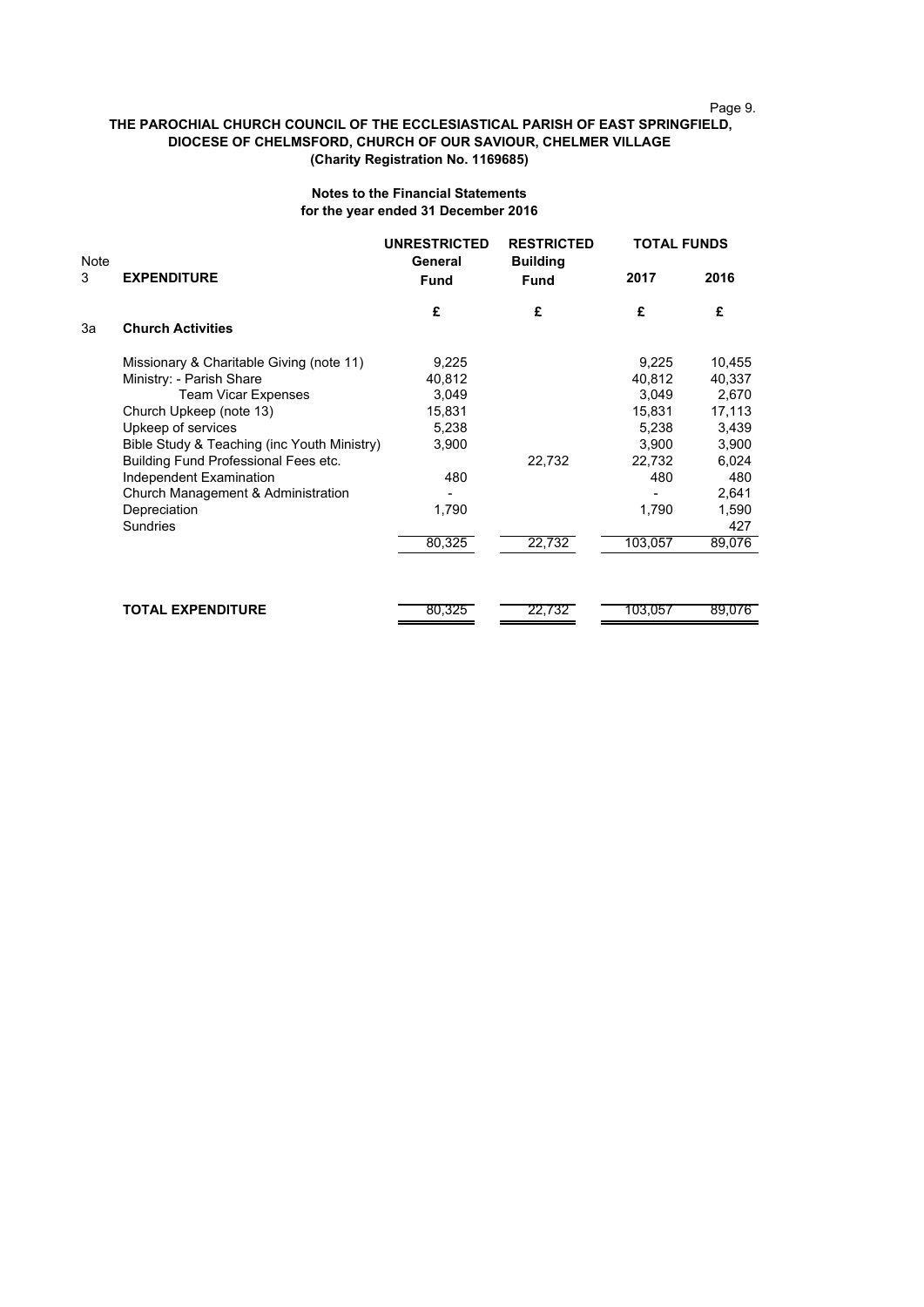# Page 10 **THE PAROCHIAL CHURCH COUNCIL OF THE ECCLESIASTICAL PARISH OF EAST SPRINGFIELD, DIOCESE OF CHELMSFORD, CHURCH OF OUR SAVIOUR, CHELMER VILLAGE**

# **(Charity Registration No. 1169685)**

# **Notes to the Financial Statements for the year ended 31 December 2017**

# 4 **TANGIBLE FIXED ASSETS**

|                         |                | Church | Asset under<br><b>Equipment Construction</b> | Total  |
|-------------------------|----------------|--------|----------------------------------------------|--------|
|                         |                | £      | £                                            | £      |
| <b>Gross Book Value</b> | I January 2017 | 27,071 |                                              | 27,071 |
| Additions               |                | 780    | 34,558                                       | 35,338 |
|                         | 31 December    | 27,851 | 34,558                                       | 62,409 |
| Depreciation            | I January 2017 | 12,290 |                                              | 12,290 |
| Charge for Year         |                | 1,790  |                                              | 1,790  |
|                         | 31 December    | 14,080 |                                              | 14,080 |
| Net Book Value          | 31 December    | 13, 71 | 34,558                                       | 48,329 |
|                         | 31 December    | 14,781 |                                              | 14,781 |

The Asset under Construction represents the cost of building works for the Church extension and is funded out of the Building Fund and so is part of the fund assets.

# 5 **INVESTMENT ASSETS**

| Unlisted Investments - at Cost Traidcraft | 506               |        |  |
|-------------------------------------------|-------------------|--------|--|
| <b>Building Fund</b>                      |                   |        |  |
| Listed Investments - at Market Value      |                   |        |  |
| M&G Charifund Shares                      | I January 2017    |        |  |
|                                           | Increase in Value | 957    |  |
|                                           | 31 December       | 14.652 |  |

|   |                                               |                      | 2017<br>£ | 2016<br>£ |
|---|-----------------------------------------------|----------------------|-----------|-----------|
| 6 | <b>STAFF COSTS</b>                            |                      |           |           |
|   | Wages and Salaries                            |                      | 3,900     | 3,900     |
|   | <b>Social Security Costs</b>                  |                      |           |           |
|   |                                               |                      | 3,900     | 3,900     |
|   | The Church employed a part time Youth Worker. |                      |           |           |
|   | <b>DEBTORS</b>                                |                      |           |           |
|   | Income Tax Recoverable                        | General Fund         | 4,087     | 20,192    |
|   |                                               | <b>Building Fund</b> | 1,103     | 8,832     |
|   | Rental Income                                 | General Fund         | 3,405     | 3,247     |
|   |                                               |                      | 8,595     | 32,271    |
| 8 | Cash at Bank and in Hand                      |                      |           |           |
|   | Cash Held                                     | General Fund         | 1,832     | 30        |
|   | Cash held at Bank                             | General Fund         | 18,830    | 8,216     |
|   | Cash held at Bank                             | <b>Building Fund</b> | 161,741   | 94,294    |
|   |                                               |                      | 182,403   | 102,540   |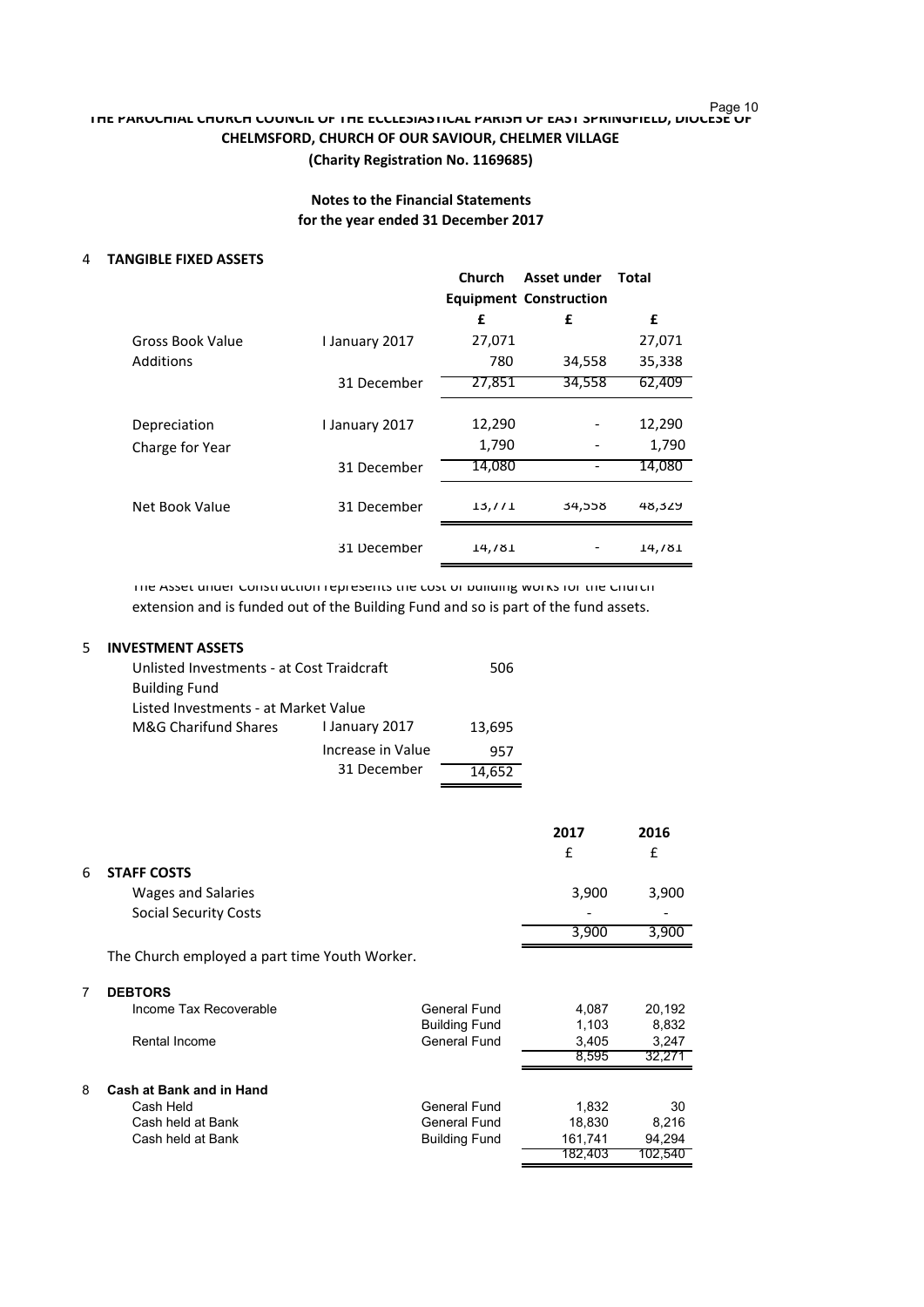# Page 11

# **THE PAROCHIAL CHURCH COUNCIL OF THE ECCLESIASTICAL PARISH OF EAST SPRINGFIELD, DIOCESE OF CHELMSFORD, CHURCH OF OUR SAVIOUR, CHELMER VILLAGE (Charity Registration No. 1169685)**

### **Notes to the Financial Statements for the year ended 31 December 2017**

|   |                                  |              | 2017   | 2016  |
|---|----------------------------------|--------------|--------|-------|
| 9 | <b>CREDITORS</b>                 |              |        |       |
|   | <b>Missionary Giving</b>         | General Fund | 6.001  | 5.407 |
|   | Amount due to Catholic Community | General Fund | 3.023  | 1,772 |
|   | Accruals                         | General Fund | 1.078  | 480   |
|   |                                  |              | 10.102 | .659  |

# 10 **RESTRICTED FUNDS**

The Building Fund was set up with the intention of extending the Church. Work commenced in the summer of 2017 on the building of an annexe.

# 11 **MISSIONARY and other GRANTS**

| Payments in the year (net of direct contributions from members) comprised the following:- |                |          |           |       |
|-------------------------------------------------------------------------------------------|----------------|----------|-----------|-------|
|                                                                                           | Overseas       | Overseas | Home      | Total |
|                                                                                           | <b>Mission</b> | Relief   | Societies |       |
|                                                                                           | £              | £        | £         | £     |
| <b>Bethany Childrens Trust</b>                                                            |                | 350      |           | 350   |
| <b>Christians Against Poverty</b>                                                         |                |          | 1,000     | 1,000 |
| <b>Mission Aviation Fellowship</b>                                                        | 1,200          |          |           | 1,200 |
| <b>Prison Fellowship</b>                                                                  |                |          | 200       | 200   |
| Open Doors UK                                                                             |                |          | 450       | 450   |
| <b>CHESS</b>                                                                              |                |          | 300       | 300   |
| Romans 1-11 Trust                                                                         |                |          | 300       | 300   |
| Chelmsford and District Evangelical                                                       |                |          |           |       |
| Fellowship                                                                                |                |          | 720       | 720   |
| Chelmsford Foodbank                                                                       |                |          | 300       | 300   |
| Churches Together in Chelmsford                                                           |                |          | 116       | 116   |
| Christian Aid                                                                             |                |          | 250       | 250   |
| Fellowship Afloat                                                                         | 200            |          |           | 200   |
| <b>Othona Community</b>                                                                   |                |          | 500       | 500   |
| Speaker Church weekend                                                                    |                |          | 100       | 100   |
| <b>RUSS Foundation</b>                                                                    |                |          | 200       | 200   |
|                                                                                           | 1,400          | 350      | 4,436     | 6,186 |
| Additional Giving in Year                                                                 |                |          |           |       |
| <b>Shelter Box</b>                                                                        |                |          | 910       | 910   |
| <b>Ministers Relief Fund</b>                                                              |                |          | 225       | 225   |
| Discretionary giving                                                                      |                |          | 1,180     | 1,180 |
| <b>Operation Christmas Child</b>                                                          |                |          | 130       | 130   |
|                                                                                           |                |          |           | ٠     |
|                                                                                           | 1,400          | 350      | 6,881     | 8,631 |
| Provision in 2016 Accounts                                                                |                |          |           | 5,407 |
| Provision in 2017 Accounts                                                                |                |          |           | 6,001 |
| Charge per 2017 Accounts                                                                  |                |          |           | 9,225 |